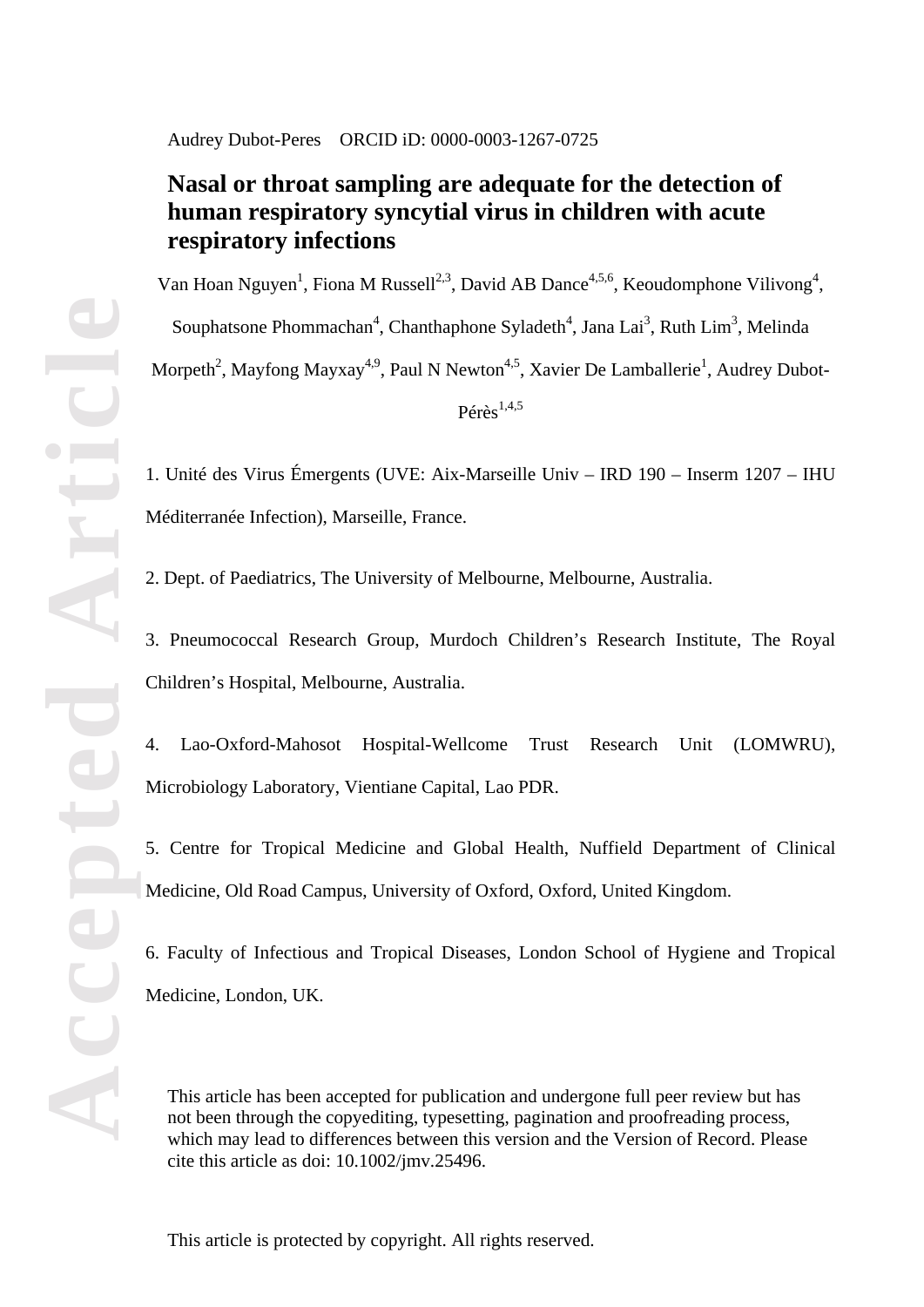8. The Royal Children's Hospital, Melbourne, Australia.

9. Institute of Research and Education Development, University of Health Sciences, Vientiane, Lao PDR.

**Keywords:** human respiratory syncytial virus, nasal swab, throat swab, nasopharyngeal swab, detection rate, Laos.

**Running title:** Nasal swabs for efficient HRSV detection.

**Corresponding author:** Audrey Dubot-Pérès, Unité des Virus Émergents, Faculté de Médecine, 27 Boulevard Jean Moulin, 13005 Marseille, France. Phone: (33) 491324264. Email: audrey@tropmedres.ac

### **Abstract**

*Human respiratory syncytial virus* (HRSV) is one of the most important causes of acute respiratory infections (ARI) in young children. HRSV diagnosis is based on the detection of the virus in respiratory specimens. Nasopharyngeal swabbing is considered the preferred method of sampling, although there is limited evidence of the superiority of nasopharyngeal swabs (NPS) over the less invasive nasal (NS) and throat (TS) swabs for virus detection by real-time quantitative RT-PCR (RT-qPCR). In the current study, we compared the three swabbing methods for the detection of HRSV by RT-qPCR in children hospitalized with ARI at Mahosot Hospital, Vientiane, Laos. In 2014, NS, NPS and TS were collected from 288 children. All three samples were tested for HRSV by RT-qPCR; 141 patients were found positive for at least one sample. Almost perfect agreements (kappa>0.8) between the swabs, compared two by two, were observed. Detection rates for the three swabs (between 93% and 95%) were not significantly different, regardless of the clinical presentation. Our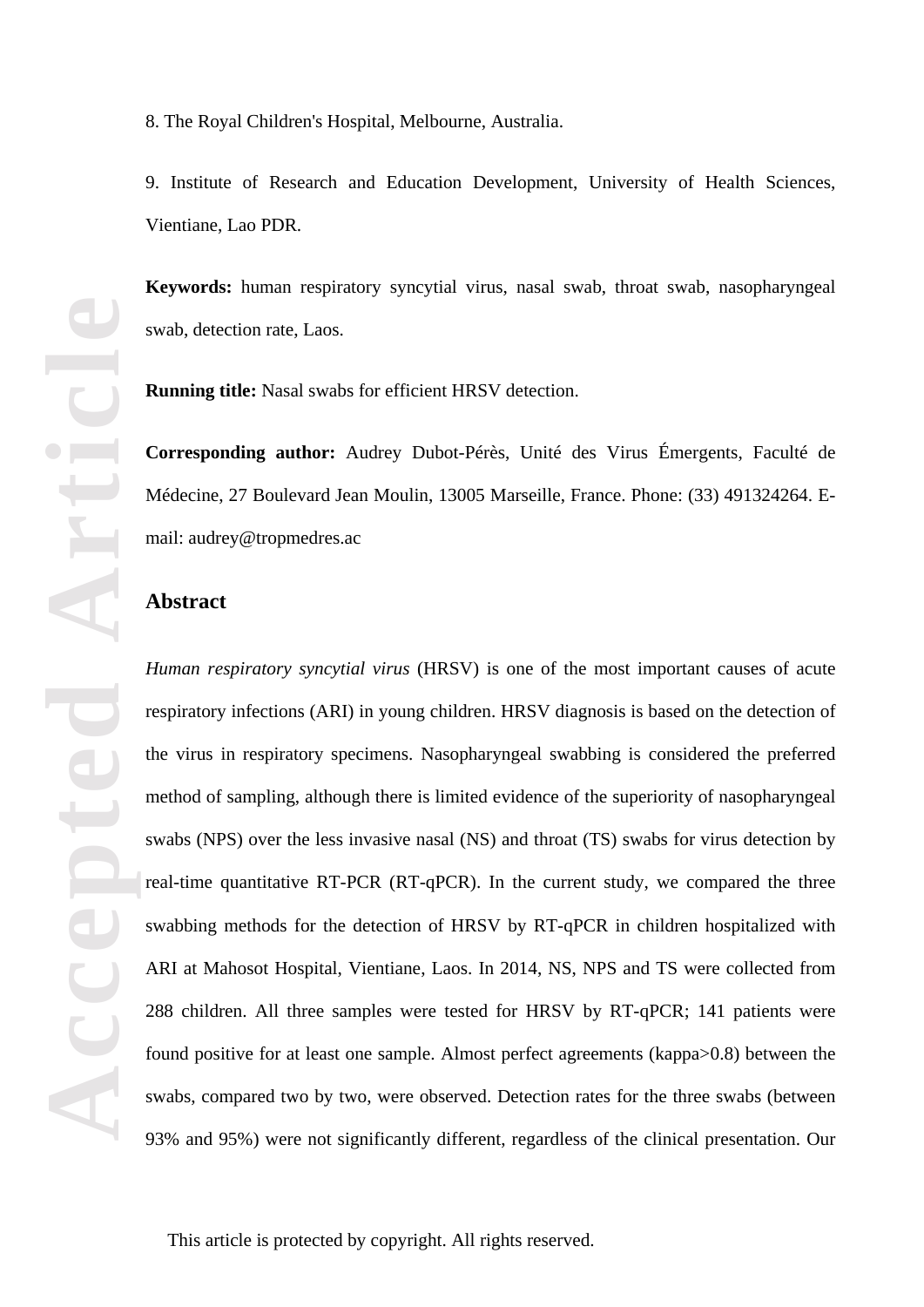findings suggest that the uncomfortable and technically more demanding NPS method is not mandatory for HRSV detection by RT-qPCR.

# **Introduction**

**Accepted Article** ticl ptc Acc

Human respiratory syncytial virus (HRSV) is a common respiratory pathogen in children under the age of five years. In 2015, there were estimated to be 33.1 million new episodes of HRSV-associated acute lower respiratory infections worldwide, of which 3.2 million were hospitalized and 59 600 patients died.<sup>1</sup> HRSV diagnosis is based on the detection of the virus in respiratory specimens using cell culture, immunofluorescence, immuno-enzymatic or molecular assays. During the past decade, polymerase chain reaction (PCR), a fast and accurate detection tool, has been widely used in diagnosis and is often chosen over conventional methods for the detection of respiratory pathogens. 2

Collection of nasopharyngeal swabs (NPS) is considered the preferred sampling method for the detection of respiratory viruses, <sup>3</sup> although it requires experienced staff and can be uncomfortable, especially for young children. There is limited evidence of the superiority of NPS over the less invasive nasal (NS) and throat (TS) swabs for virus detection by real-time PCR, with only a few studies evaluating HRSV detection in children  $4-7$  and two including NS.<sup>6,7</sup> We are not aware of studies that have compared all three sampling methods.

In 2014, we conducted a study on children (<5-years old) hospitalized at Mahosot Hospital, Vientiane, Laos, with acute respiratory infection (ARI). <sup>8</sup> Three different samples (NS, TS and NPS) were collected from a large proportion of these patients. Since HRSV was one of the most common pathogens detected, this gave us the opportunity to compare the performance of these three sampling techniques for the detection of HRSV by real-time reverse transcription PCR (RT-qPCR).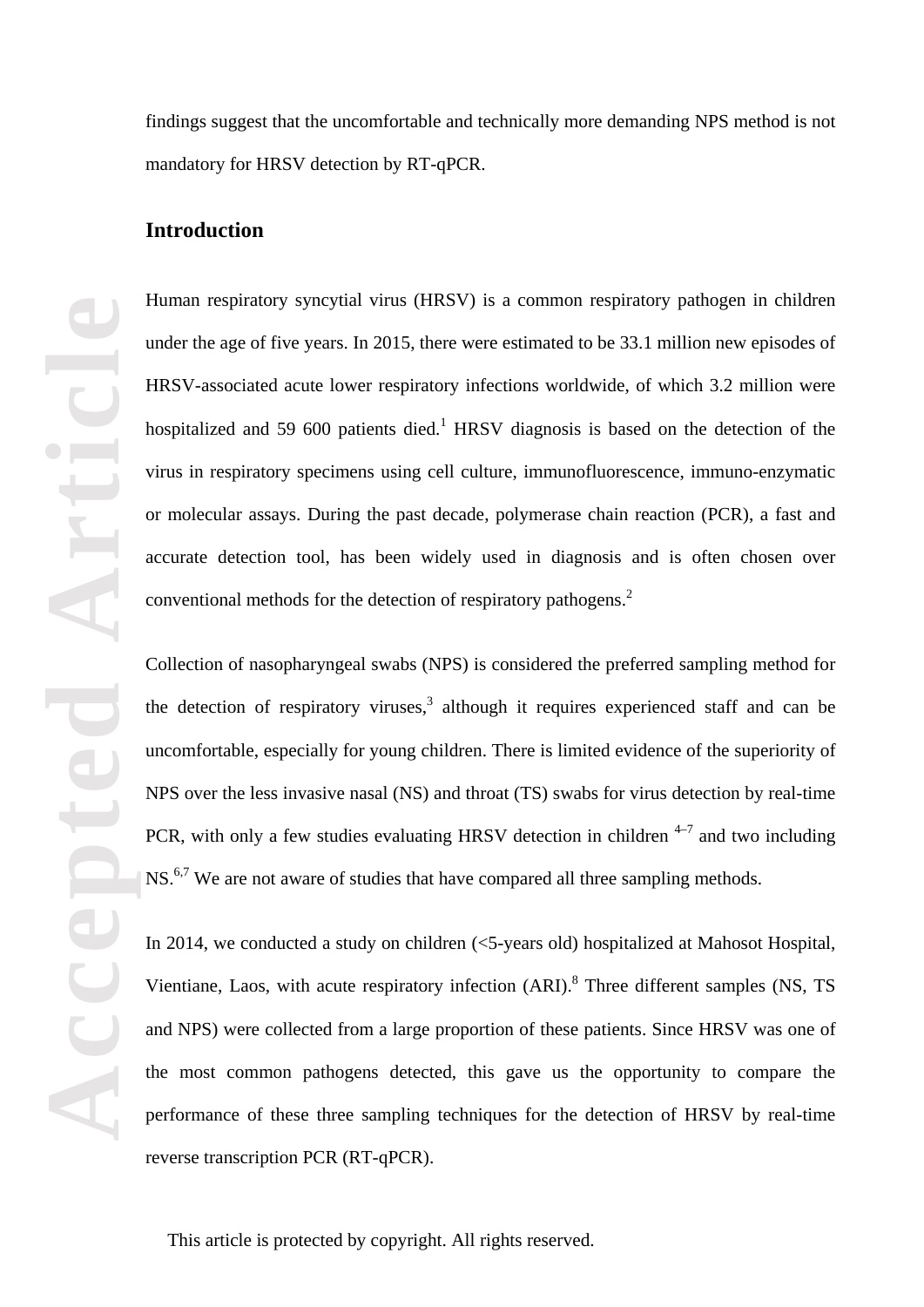### **Methods**

#### **Specimen collection**

From December 2013 to December 2014, 383 children less than 5-years old, with a clinical presentation of ARI were enrolled, as previously described.<sup>8</sup> At inclusion, samples were collected at the same time in the following sequence: TS, NS then NPS. They were available for 288 (75.2%) patients who were included in this study. NS and TS were placed separately in 1 mL viral transport medium (Sigma Virocult® (MWE)) vials. NPS was placed in 1 mL of skim-milk tryptone glucose glycerol medium (STGG), to allow subsequent bacterial and viral investigations from the same sample.<sup>9</sup> Virocult vials and STGG were transported to the laboratory within 2 hours in a cool box. Swabs were squeezed, and the media were aliquoted and stored at -80°C before performing the laboratory assays.

#### **Testing for HRSV**

Nucleic acids were extracted from 100  $\mu$ L of each swab medium using the Cador Pathogen 96 QIAcube HT kit (Qiagen, Germany) following the manufacturer's instructions, with an elution volume of 90 µL. RT-qPCR for HRSVA/B detection was performed using specific primers and probes as described by Bonroy et al.<sup>10</sup> Testing was performed following the manufacturer's instructions, using the EXPRESS One-Step Superscript™ qRT-PCR Universal Kit (Thermo Fisher Scientific, USA), 5 µL of RNA, 500 nM of each primer and 200 nM of probe in a final reaction volume of 20 µL. The limit of detection of this HRSV RT-qPCR assay is 9.5 copies/ $\mu$ L, estimated using triplicates of 1/5 serial dilutions of quantified synthetic RNA. Amplification and detection were performed with the QuantStudio 12K Flex Real-time PCR system instrument (Applied Biosystems, USA). The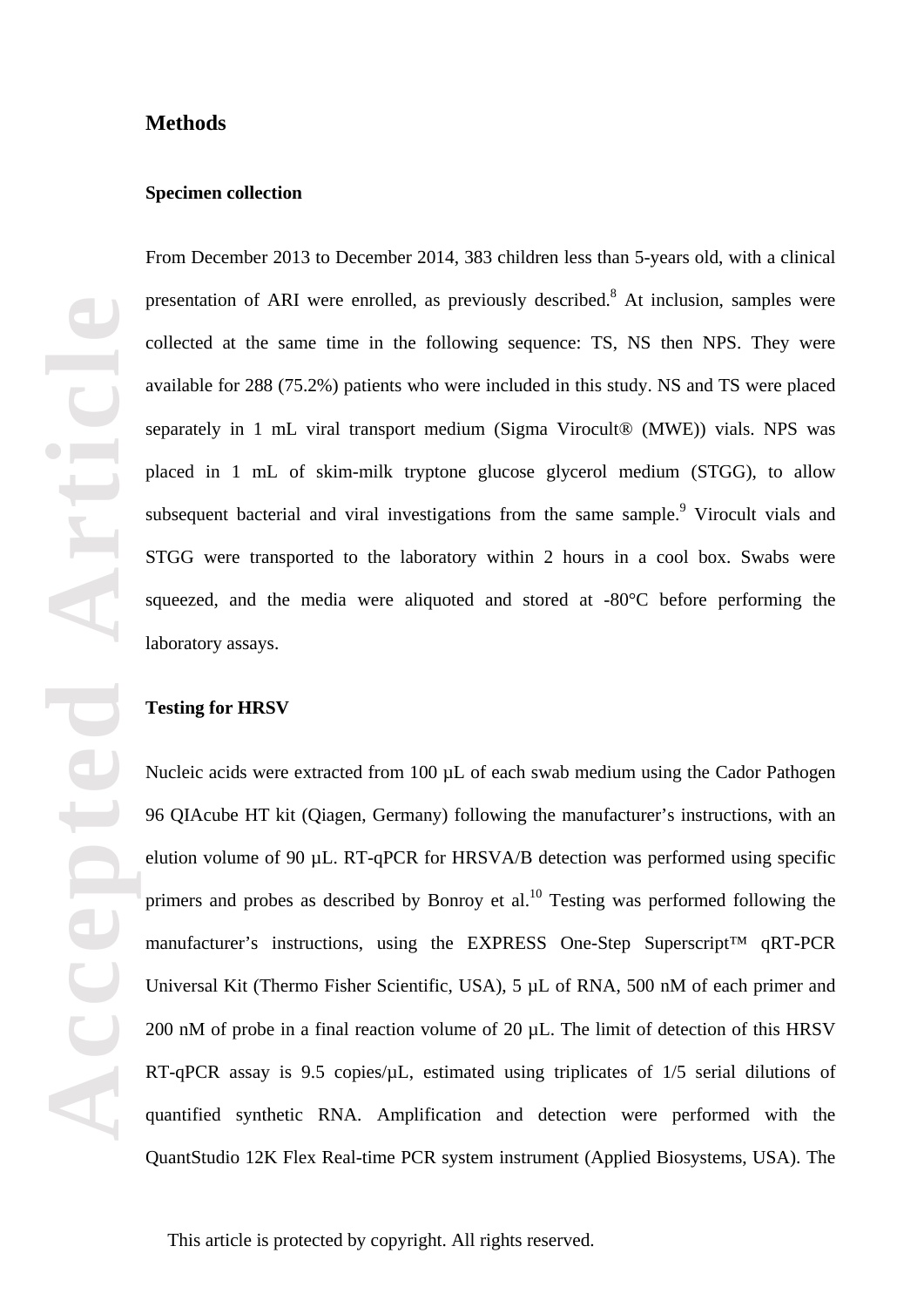thermal cycling was: 15 minutes at  $50^{\circ}$ C, 2 minutes at  $95^{\circ}$ C, followed by 40 cycles of 15 seconds at 95°C and 30 seconds at 60°C. Negative and positive controls were added to each run. Samples with Cq value <35 were considered as positive for HRSV.

### **HRSV quantification**

RNA  $(4.93 \cdot 10^6 \text{ copies/}\mu\text{L}$ , quantified by RT-qPCR using a quantified synthetic RNA prepared as previously described $^{11}$ ), was extracted from an HRSV A strain (UVE/HRSV-A/2011/FR/3506, reference 001V-02477 provided by the EVA collection https://www.european-virus-archive.com/) and used as a positive control. Ten-fold serial dilutions of the RNA  $(1, 10^{-1}, 10^{-2}, 10^{-3}, 10^{-4})$  were prepared, aliquoted and stored at -80°C to be used as standards. One aliquot of each standard was added to each RT-qPCR run, then the standard curve was drawn for the quantification of each tested sample.

#### **Statistical analysis**

Patients were classified as HRSV-positive if at least one of the three swabs were found positive by RT-qPCR. Detection rate was calculated for a given swab as the percentage of HRSV patients detected. Agreements of the HRSV RT-qPCR results between the swabs, compared two by two, were assessed by calculating the Kappa coefficient. The kappa results were interpreted as follows: values  $\leq 0$  as indicating no agreement and 0.01-0.20 as none to slight, 0.21-0.40 as fair, 0.41-0.60 as moderate, 0.61-0.80 as substantial, and 0.81-1.00 as almost perfect agreement  $^{12}$ . Calculation of 95% confidence intervals (CI) was performed using Statistical Package for the Social Sciences version 23.0 for Windows (SPSS Inc., Chicago, IL, USA).

**Accepted Article** EC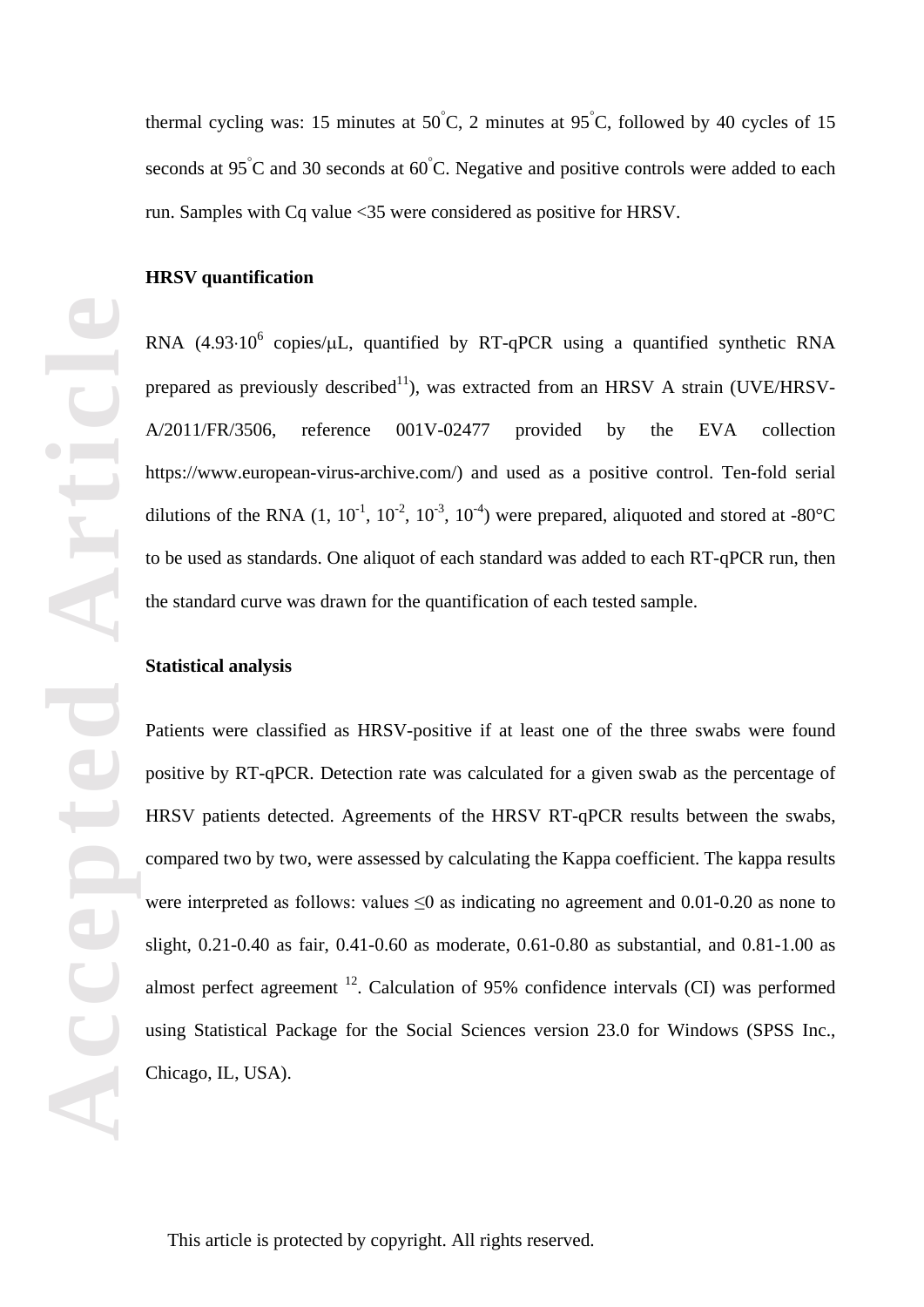The study was conducted according to the protocol approved by the National Ethics Committee for Health Research, Ministry of Health, Lao PDR, and the Oxford Tropical Research Ethics Committee. Signed informed consent was obtained from the parents of each child included in this study.

# **Results**

The median (IQR) age of the 288 patients included was 14 months (7-23 months); 165 (57.3%) were male. The characteristics of the patients are presented in supplemental data (S1 Table).

One hundred and forty-one (49.0%) patients were found positive for HRSV from at least one sample type. TS was positive in 131 (45.5%) patients, NS in 134 (46.5%) and NPS in 132 (45.8%). Almost perfect agreements (kappa>0.80) between the three swabs, compared two by two, for HRSV RT-qPCR results were observed (Table 1). No significant difference was observed between the detection rates calculated for each specimen type: 92.9% (95%CI: 87.3-96.5) for TS, 95.0% (95%CI: 90.0-98.0) for NS and 93.6% (95%CI: 88.2- 97.0) for NPS (Figure 1 and Table 1, and supplemental data S1 Table).

Detection rates of the three sampling techniques were analysed according to demographic and clinical patient characteristics along with their 95%CI (Figure 1 and Supplemental data S1 Table). No significant difference was observed between the three different swabs for any of the characteristics analysed, even after stratification by age, gender and clinical presentation (including with or without coryza). However, only seven HRSV positive patients presented with no coryza.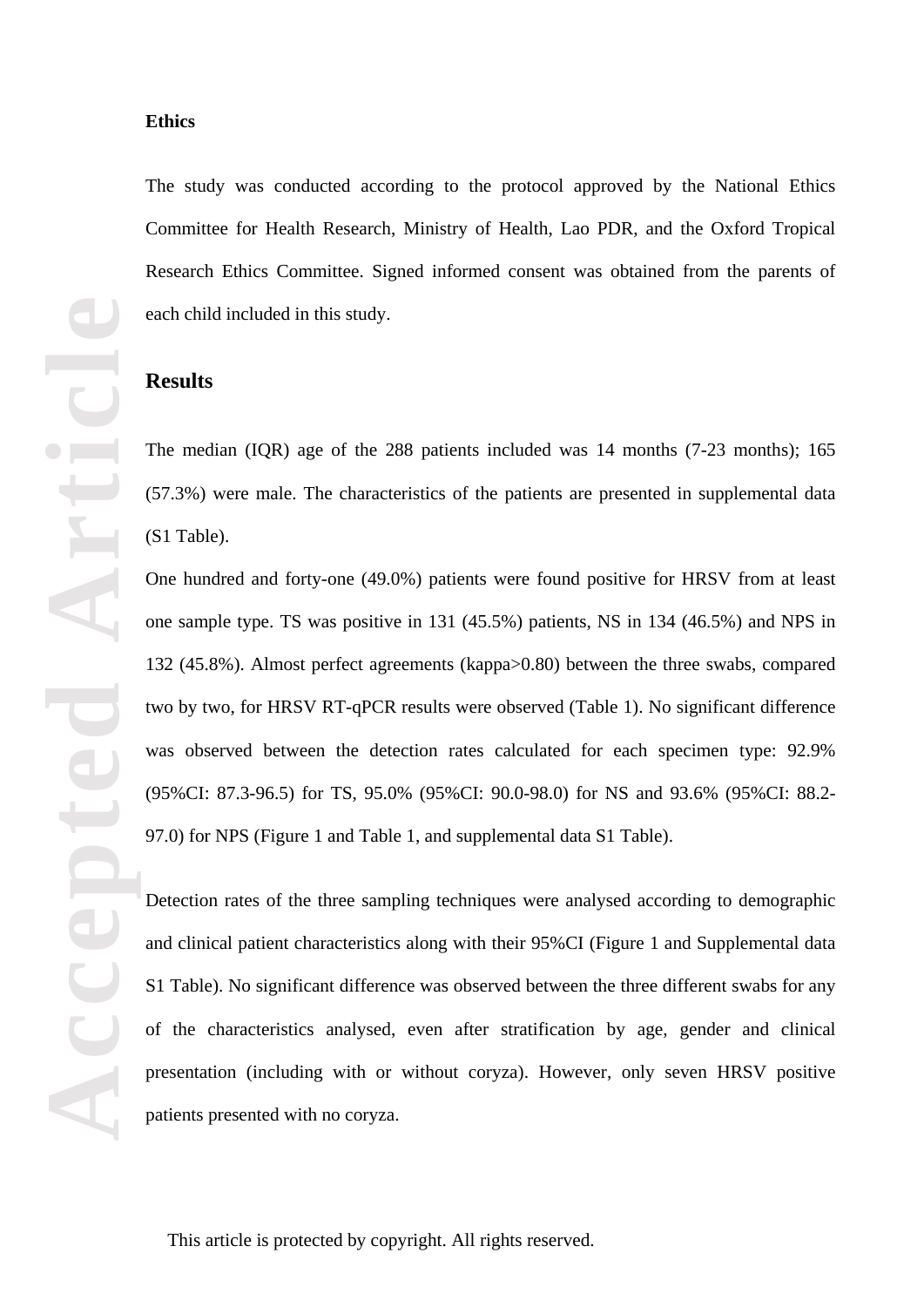in TS, 6.9⋅10<sup>8</sup> copies/mL (8.8⋅10<sup>7</sup> - 3.2⋅10<sup>9</sup>) in NS, and 8.8⋅10<sup>8</sup> copies/mL (1.1⋅10<sup>8</sup> - 4.3⋅10<sup>9</sup>) in NPS. HRSV viral load was on average significantly lower in TS than in NS and in NPS  $(p < 0.001$ , t test). When patients were sorted by increasing TS viral load, we observed that the viral load in TS was lower than in NS and NPS for most patients, 90% and 91% respectively (Figure 2). **Discussion** Although it is often considered a preferred method for the detection of respiratory

pathogens, our study showed that NPS was not significantly better than NS or TS for the detection of HRSV by RT-qPCR in Lao children, with almost perfect agreements (kappa>0.80) between the swabs observed. The detection rates for the three swabs (between 93% and 95%) were not significantly different. In addition, the HRSV viral load detected in NS was not significantly different to that in NPS ( $p > 0.05$ , t test) - but significantly higher than that in TS ( $p < 0.001$ , t test).

The median (IQR) of HRSV viral load detected was  $1.3 \cdot 10^7$  copies/mL (2.3 $\cdot 10^6$  - 9.3x $10^7$ )

Our findings are in accordance with previous publications. Grijalva et al.<sup>6</sup> found good agreement between NS and NPS for the detection of HRSV. However, NPS were not systematically investigated for all patients and the study included only 36 HRSV patients. Dawood et al.<sup>7</sup> observed high detection rates for both NS and TS (98% and 93%) respectively) for the detection of 343 HRSV patients from 703 hospitalized children. However, they did not investigate NPS.

We also investigated whether the choice of the sampling method should be based on particular patient characteristics, such as young age, specific respiratory symptoms, or signs of severity. For this, the detection rates of the three swabs were calculated and compared within different groups of patients sharing the same characteristics. No significant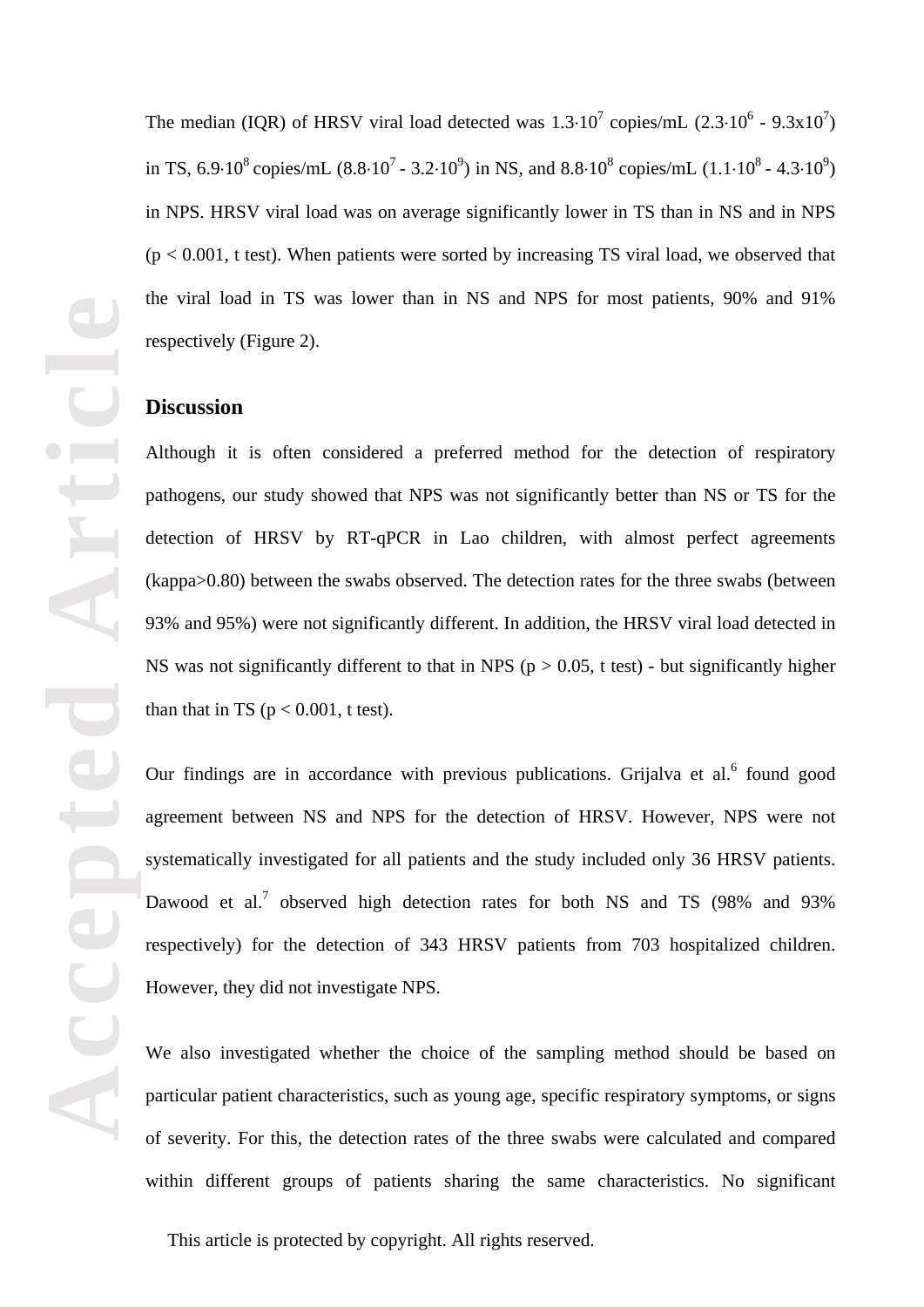difference was observed between the three different swabs for any of the patient groups tested. However, most of the patients included in this study had coryza (90%), so the values of detection rate for the three swabs could not be established with accuracy for the seven HRSV patients with no coryza.

Accurate diagnosis is closely linked to the quality of the sample collection, which could be impacted, amongst other things, by the practicability of the sampling method and its acceptance by the patient and their family. Our study provides evidence that a simple and painless NS sampling can be used with a high degree of accuracy for the detection of HRSV by RT-qPCR in children hospitalized for ARI presenting with coryza. This is of particular importance, especially in young children for whom NPS sampling is unpleasant and can be challenging when performed by less experienced staff. When available, simple and painless methods should be prioritized after appropriate validation. However, our study was limited to the assessment of HRSV detection in children less than 5 years old, therefore extrapolation of our findings to other age groups and/or other respiratory viruses would require additional investigations.

We conclude that performing NS sampling is appropriate for the molecular detection of HRSV in children under the age of 5 years. Further investigations are needed for systematic comparison of all swabbing methods in different clinical contexts and for an extended panel<br>of respiratory pathogens. of respiratory pathogens.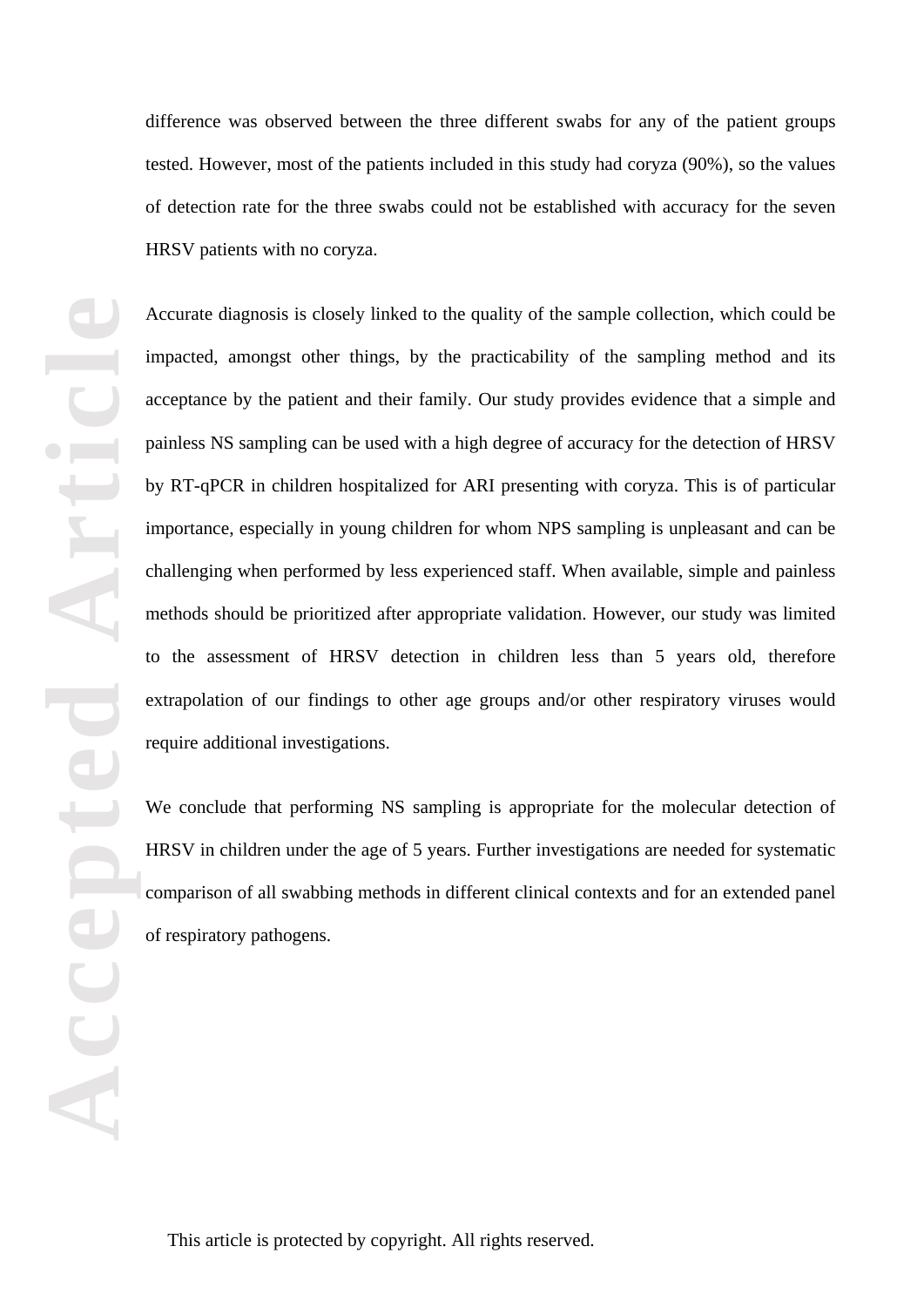## **Funding**

This work was supported by the Institute of Research for Development (IRD), Aix-Marseille University, the Wellcome Trust of Great Britain [Grant number 089275/H/09/Z0], and the European Union's Horizon 2020 research and innovation programme EVAg [grant agreement  $N^{\circ}$  653316]. The fieldwork was supported by the Bill & Melinda Gates Foundation [grant OPP1115490] and the Murdoch Children's Research Institute, Melbourne, Australia. Fiona Russell has a NHMRC TRIP Fellowship.

## **Conflict of Interest**

The authors declare no conflict of interests.

### **Acknowledgments**

We are very grateful to the patients and to Assoc. Prof. Bounthaphany Bounxouei the Director of Mahosot Hospital, the late Dr Rattanaphone Phetsouvanh, Director of the Microbiology Laboratory, Dr Manivanh Vongsouvath, Director of the Microbiology Laboratory, the staff of Mahosot hospital, the staff from ARIVI team and from Microbiology Laboratory in Mahosot Hospital for their technical help and support, Assoc. Prof. Bounnak Saysanasongkham, the Director of Department of Health Care, Ministry of Health, and Assoc. Prof. Bounkong Syhavong, Minister of Health, Lao PDR for their very kind help and support.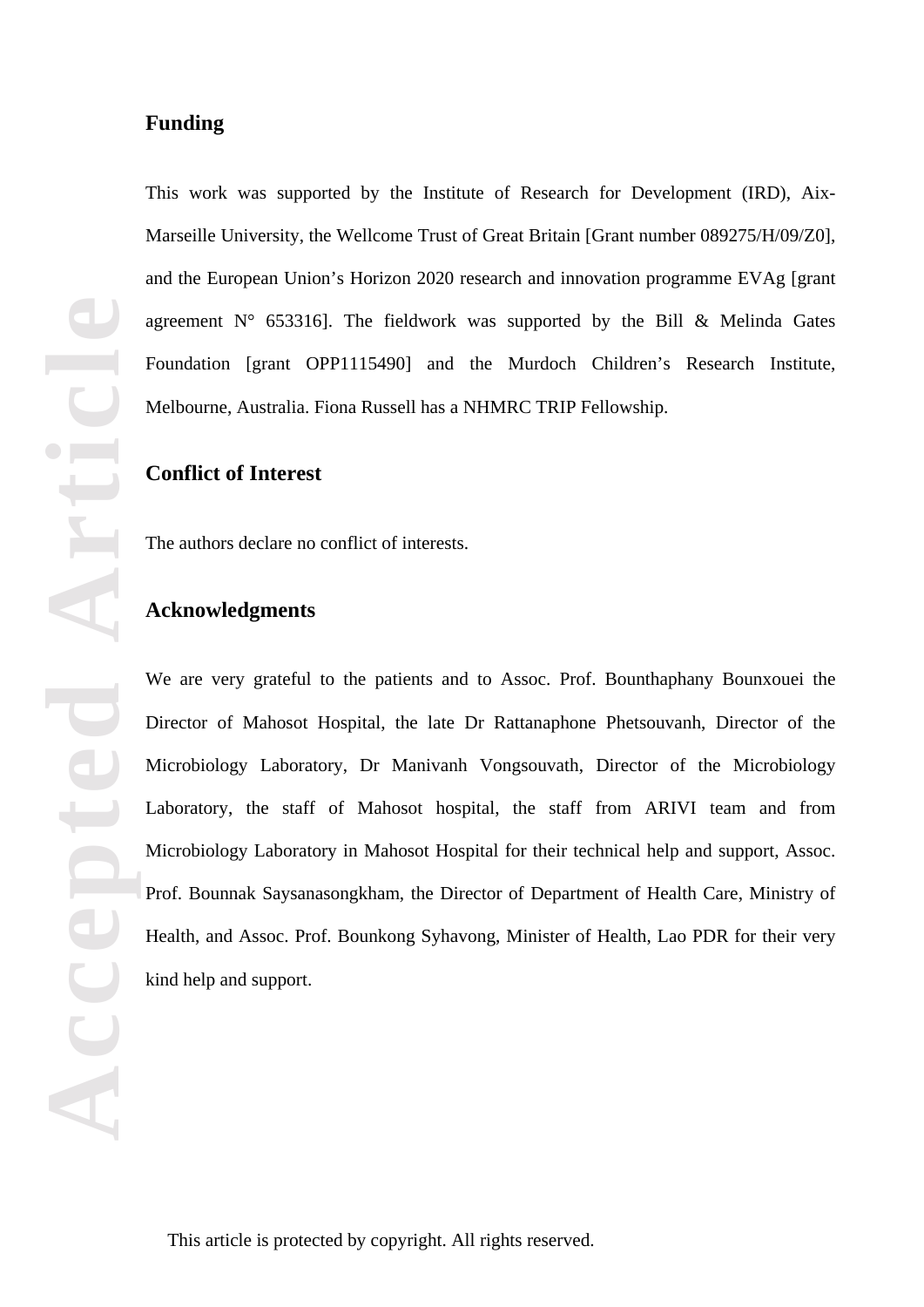### **References**

- 1. Shi, T. *et al.* Global, regional, and national disease burden estimates of acute lower respiratory infections due to respiratory syncytial virus in young children in 2015: a systematic review and modelling study. *Lancet Lond. Engl.* **390**, 946–958 (2017).
- 2. Mahony, J. B. Detection of Respiratory Viruses by Molecular Methods. *Clin. Microbiol. Rev.* **21**, 716–747 (2008).
- 3. Hammitt, L. L. *et al.* Specimen collection for the diagnosis of pediatric pneumonia. *Clin. Infect. Dis.* **54 Suppl 2**, S132-139 (2012).
- 4. Hammitt, L. L. *et al.* Added Value of an Oropharyngeal Swab in Detection of Viruses in Children Hospitalized with Lower Respiratory Tract Infection. *J. Clin. Microbiol.* **49**, 2318–2320 (2011).
- 5. Kim, C. *et al.* Comparison of nasopharyngeal and oropharyngeal swabs for the diagnosis of eight respiratory viruses by real-time reverse transcription-PCR assays. *PloS One* **6**, e21610 (2011).
- 6. Grijalva, C. G. *et al.* Concordance between RT-PCR-based detection of respiratory viruses from nasal swabs collected for viral testing and nasopharyngeal swabs collected for bacterial testing. *J. Clin. Virol.* **60**, 309–312 (2014).
- 7. Dawood, F. S. *et al.* What Is the Added Benefit of Oropharyngeal Swabs Compared to Nasal Swabs Alone for Respiratory Virus Detection in Hospitalized Children Aged <10 Years?: *J. Infect. Dis.* **212**, 1600–1603 (2015).

**Accepted Article** Accepte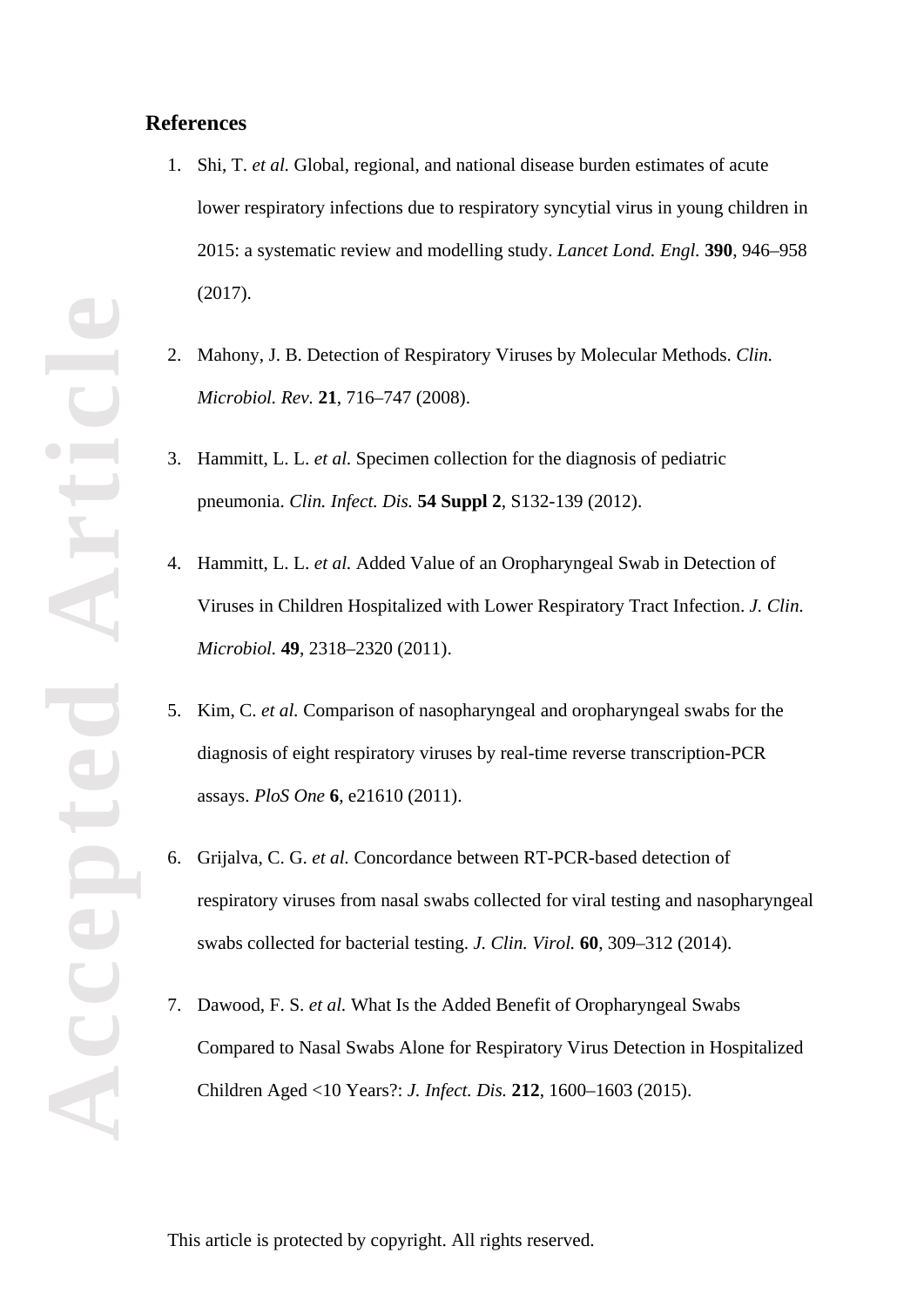8. Nguyen, V. H. *et al.* Acute respiratory infections in hospitalized children in Vientiane, Lao PDR - the importance of Respiratory Syncytial Virus. *Sci. Rep.* **7**, 9318 (2017).

9. Turner, P., Po, L., Turner, C., Goldblatt, D. & Nosten, F. Detection of respiratory viruses by PCR assay of nasopharyngeal swabs stored in skim milktryptone-glucose-glycerol transport medium. *J. Clin. Microbiol.* **49**, 2311–2313 (2011).

10. Bonroy, C., Vankeerberghen, A., Boel, A. & De Beenhouwer, H. Use of a multiplex real-time PCR to study the incidence of human metapneumovirus and human respiratory syncytial virus infections during two winter seasons in a Belgian paediatric hospital. *Clin. Microbiol. Infect.* **13**, 504–509 (2007).

11. Ninove, L. *et al.* RNA and DNA bacteriophages as molecular diagnosis controls in clinical virology: a comprehensive study of more than 45,000 routine PCR tests. *PloS One* **6**, e16142 (2011).

12. Landis, J. R. & Koch, G. G. The Measurement of Observer Agreement for Categorical Data. *Biometrics* **33**, 159–174 (1977).

## **Figures**

**Figure 1. Detection rate of the three swabs tested for the detection of HRSV by RT-qPCR according to patient characteristics.** Only the characteristics which were observed in more than 30 HRSV-positive patients are displayed. #Detection rate of each swab for the detection of HRSV by RT-qPCR calculated over the total number of positive patients (positive in at least one of the three swabs tested). ●'PCV13 received' if they had received at least two doses of vaccine for children less than 1 year old or at least one dose of vaccine for children between 1 to 2-year old. \*wet season: from May to October. ■Low birth weight: defined by World Health Organisation as weight at birth less than 2,500 g.  $\bullet$  Fever: defined as body temperature  $>38^{\circ}$ C per axilla.  $\blacktriangleright$  HRSV positive patients=positive for HRSV by RTqPCR for at least one of the three swabs tested. ♣Pneumonia and severe pneumonia were defined according to WHO criteria: children who presented with cough or difficulty breathing and had fast breathing (aged 2–11 months:  $\geq$ 50 breaths/minute, aged 1–4 years: ≥40 breaths/minute) or chest indrawing, were classified as having pneumonia; children who presented with cough or difficulty breathing and had at least one of the following criteria were classified as severe pneumonia: oxygen saturation <90%, while breathing room air, or central cyanosis; severe respiratory distress; signs of pneumonia with a general danger sign (inability to breastfeed or drink, lethargy or reduced level of consciousness, convulsions, vomiting). Children <2 months old who presented with cough or difficulty breathing and fast breathing  $(\geq 60 \text{ breaths/min})$  were classified as severe pneumonia.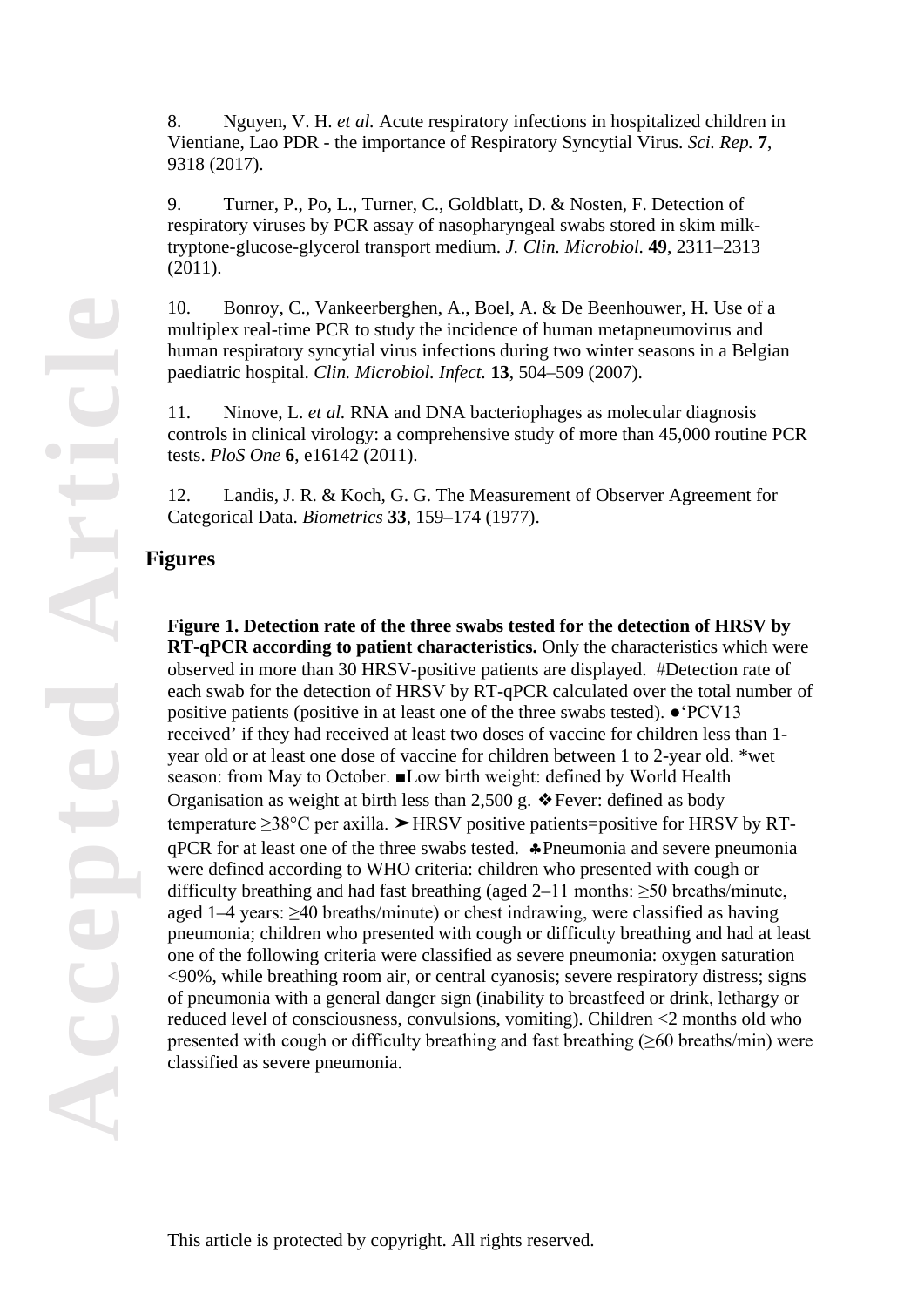| Detection rate" (%) 70                                                                                                                                                                              |  | 75 | 80 | 85 | 90 | 95 | 100 |  |  |  |  |  |
|-----------------------------------------------------------------------------------------------------------------------------------------------------------------------------------------------------|--|----|----|----|----|----|-----|--|--|--|--|--|
| All patients                                                                                                                                                                                        |  |    |    |    |    |    |     |  |  |  |  |  |
| $\leq$ 1-year old                                                                                                                                                                                   |  |    |    |    |    |    |     |  |  |  |  |  |
| 1-year to $\leq$ 2-years old                                                                                                                                                                        |  |    |    |    |    |    |     |  |  |  |  |  |
| PCV13 received *                                                                                                                                                                                    |  |    |    |    |    |    |     |  |  |  |  |  |
| Season (wet season)*                                                                                                                                                                                |  |    |    |    |    |    |     |  |  |  |  |  |
| Documented fever *                                                                                                                                                                                  |  |    |    |    |    |    |     |  |  |  |  |  |
| Cough                                                                                                                                                                                               |  |    |    |    |    |    |     |  |  |  |  |  |
| Sputum                                                                                                                                                                                              |  |    |    |    |    |    |     |  |  |  |  |  |
| Coryza                                                                                                                                                                                              |  |    |    |    |    |    |     |  |  |  |  |  |
| Diarrhea                                                                                                                                                                                            |  |    |    |    |    |    |     |  |  |  |  |  |
| Vomiting                                                                                                                                                                                            |  |    |    |    |    |    |     |  |  |  |  |  |
| Chest indrawing                                                                                                                                                                                     |  |    |    |    |    |    |     |  |  |  |  |  |
| Abnormal pulmonary<br>auscultation                                                                                                                                                                  |  |    |    |    |    |    |     |  |  |  |  |  |
| Nasal flaring                                                                                                                                                                                       |  |    |    |    |    |    |     |  |  |  |  |  |
| Tachypnea                                                                                                                                                                                           |  |    |    |    |    |    |     |  |  |  |  |  |
| Respiratory distress                                                                                                                                                                                |  |    |    |    |    |    |     |  |  |  |  |  |
| Wheeze                                                                                                                                                                                              |  |    |    |    |    |    |     |  |  |  |  |  |
| Pneumonia*                                                                                                                                                                                          |  |    |    |    |    |    |     |  |  |  |  |  |
| Severe pneumonia *                                                                                                                                                                                  |  |    |    |    |    |    |     |  |  |  |  |  |
| HRSV positive patients $\ge$ : 141/288 (49%)<br>-95%CI of detection rate for throat swab<br>95%CI of detection rate for nasal swab<br>$-0.00277$ will depend on more flow accounts on monoton more. |  |    |    |    |    |    |     |  |  |  |  |  |



| auscultation<br>Nasal flaring<br>Tachypnea<br>Respiratory distress<br>Wheeze<br>Pneumonia*<br>Severe pneumonia *                                          |                                             | HRSV positive patients <sup>≥</sup> : 141/288 (49%)<br>95%CI of detection rate for throat swab<br>95%CI of detection rate for nasal swab<br>95%CI of detection rate for nasopharyngeal swab |                                              |                                                     |                                                      |                                                                      |                                                      |                                         |                                        |                                        |                                                      |
|-----------------------------------------------------------------------------------------------------------------------------------------------------------|---------------------------------------------|---------------------------------------------------------------------------------------------------------------------------------------------------------------------------------------------|----------------------------------------------|-----------------------------------------------------|------------------------------------------------------|----------------------------------------------------------------------|------------------------------------------------------|-----------------------------------------|----------------------------------------|----------------------------------------|------------------------------------------------------|
| Figure 2. Comparison of HRSV viral loads detected in throat, nasal, and                                                                                   |                                             |                                                                                                                                                                                             |                                              |                                                     |                                                      |                                                                      |                                                      |                                         |                                        |                                        |                                                      |
| nasopharyngeal swabs for all patients tested. Patients are distributed along the x-axis,<br>sorted by increasing HRSV viral load detected in throat swab. |                                             |                                                                                                                                                                                             |                                              |                                                     |                                                      |                                                                      |                                                      |                                         |                                        |                                        |                                                      |
| Log(HRSV viral load/mL)<br>12<br>11<br>10<br>Table 1. Detection rates of the three swabs tested for the detection of HRSV by RT-qPCR.                     |                                             | ·Throat swab •Nasal swab •Nasopharyngeal swab                                                                                                                                               |                                              |                                                     |                                                      |                                                                      |                                                      |                                         |                                        |                                        |                                                      |
|                                                                                                                                                           |                                             | <b>HRS</b>                                                                                                                                                                                  | <b>TS</b>                                    |                                                     | <b>NS</b>                                            |                                                                      | <b>NPS</b>                                           |                                         | <b>Kappa</b><br>$(95\%CI)$             |                                        |                                                      |
| <b>Character</b><br>istics                                                                                                                                | All<br><b>ARI</b><br>patie<br>nts, n<br>(%) | $\mathbf{V}$<br>positi<br>ve*, n<br>(%)                                                                                                                                                     | <b>HRS</b><br>V<br>positi<br>ve, n<br>$(\%)$ | Det<br>$\mathbf{Rate}^{\#}$<br>$, \%$<br>(95%<br>CD | <b>HRS</b><br>$\mathbf{V}$<br>positi<br>ve, n<br>(%) | Det<br>$Rate$ #<br>$, \frac{0}{0}$<br>(95%<br>$\mathbf{C}\mathbf{I}$ | <b>HRS</b><br>$\mathbf{V}$<br>positi<br>ve, n<br>(%) | Det<br>$Rate$ #<br>$, \%$<br>(95%<br>CI | <b>TS</b><br><b>NS</b>                 | <b>TS</b><br><b>NP</b><br>S            | <b>NS</b><br><b>NP</b><br>S                          |
| <b>Number</b><br><b>of</b><br>patients                                                                                                                    | 288                                         | 141                                                                                                                                                                                         | 131                                          | 92.9<br>$(87.3 -$<br>96.5)                          | 134                                                  | 95.0<br>$(90.0 -$<br>97.9                                            | 132                                                  | 93.6<br>$(88.2 -$<br>97.0               | 0.8<br>9<br>(0.8)<br>$7-$<br>0.9<br>1) | 0.8<br>9<br>(0.8)<br>$6-$<br>0.9<br>1) | 0.9<br>$5\overline{)}$<br>(0.9)<br>$4-$<br>0.9<br>6) |
| Age<br>(months),                                                                                                                                          | $7(14-$<br>23)                              | $6(13-$<br>20)                                                                                                                                                                              | $6(13-$<br>20)                               |                                                     | $6(13-$<br>20)                                       |                                                                      | $6(13-$<br>20)                                       |                                         |                                        |                                        |                                                      |